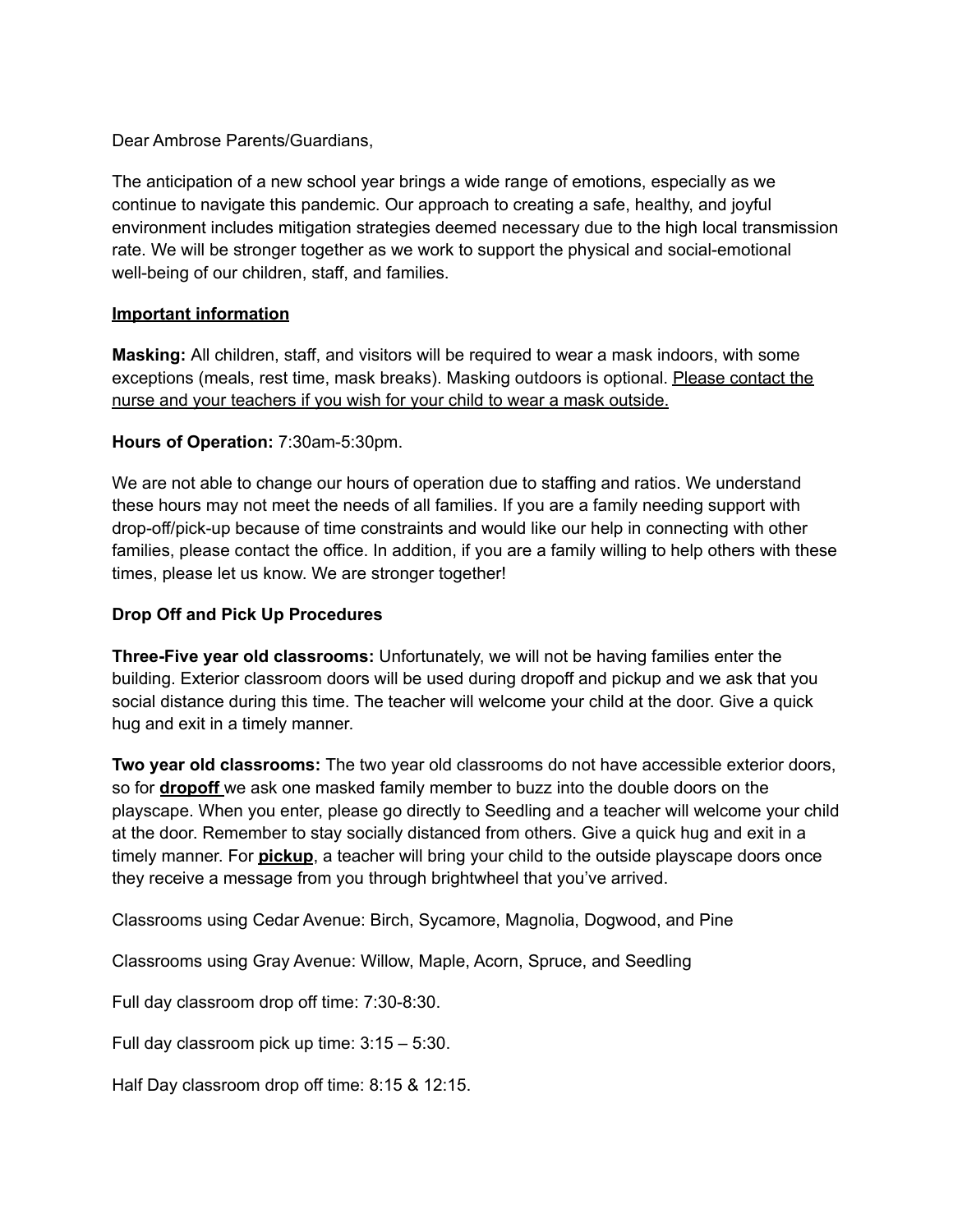Half Day classroom pick up time: 11:15 & 3:15.

### **Brightwheel**

Brightwheel is the app that we will use for drop off, pick up, and other communications. You should have received an invite and set up your account. You will need this for the first day. Please make sure you turn on your notifications so you receive all communications.

Brightwheel will be used for contactless drop off and pick up.

**Scan-**You will open your app and scan the QR code found on the gates, signs, and windows. Once scanned, you will enter your personal code. \*Each person has their own code.\*

**Screen-**You will also be asked to read and respond to a one statement health screening before your child is welcomed into the building. If any symptoms listed are present for you or your child do not come to school.

**Message-**Please send your teachers a MESSAGE in the Brightwheel app upon dropoff and pickup. A simple "here" will work just fine! You can do this when you are checking them in and out in the app. This way they will be notified you are here so they know you're walking up to the door or that you are here and your child can be brought to you.

**Hugs and Hands-** Teachers will greet you at the door and after "see you laters", children will wash hands once in the classroom. Please share this information with anyone who will be picking up or dropping off your child.

The other contacts you add to your child's Brightwheel account with the permission to pick up and drop off your child also need to accept a Brightwheel invitation and download the app as this is what they will use to drop/off pickup your child. Every adult has their own code (which can be changed to something you'll remember).

If you are authorized to drop off/pick up someone else's child, in addition to your own, both children's names should appear in your app so you can check them in/out from your app.

#### **MEALS**

The full day program will have breakfast available from 8:00-8:30 in the classroom. We will have staggered lunch times in the gym, with assigned seating. Family style meals will be provided by Chartwells and served by the teachers. Full day and half day will be provided snack in the classroom.

# **GROUPINGS**